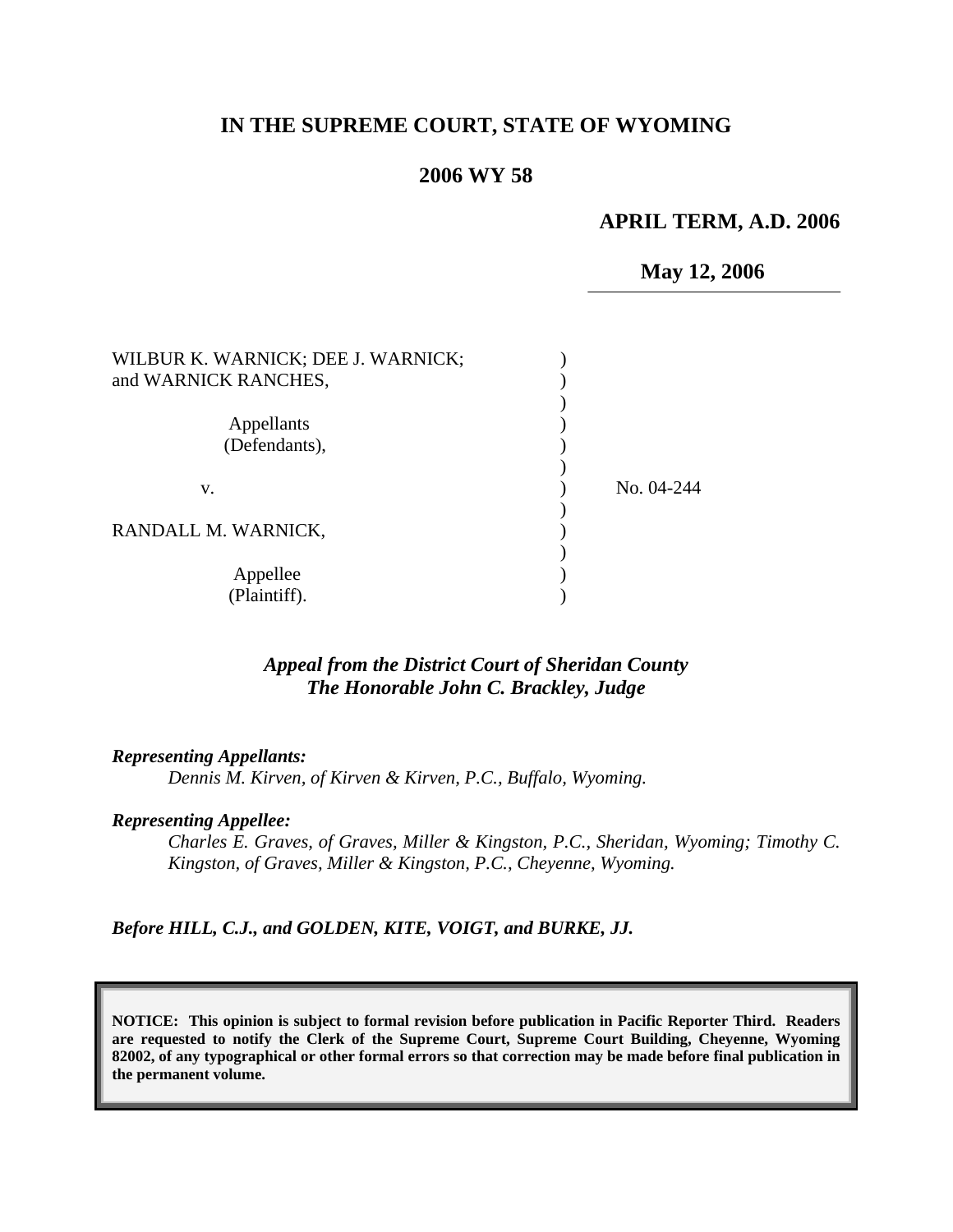### **BURKE, Justice.**

[¶1] Wilbur K. Warnick, Dee J. Warnick and Warnick Ranches (collectively, Warnick Ranches) appeal the district court's determination of the amount owed to a withdrawing partner. Warnick Ranches claims the district court should have considered evidence of costs of a hypothetical asset sale to reduce the buyout price. We affirm.

#### *ISSUE*

[¶2] Warnick Ranches states its issue on appeal as:

Did the District Court abuse its discretion in excluding evidence offered by [Warnick Ranches] regarding the costs of liquidating partnership assets in determining the buy-out price of a dissociated partner under W.S. §17-21-701(b)?

## *FACTS*

[¶3] We have previously had occasion to review this matter, issuing our opinion in *Warnick v. Warnick*, 2003 WY 113, 76 P.3d 316 (Wyo. 2003) (*Warnick I*). That decision sets forth the underlying facts, which we will not restate here. Generally, this case involves the dissociation of Randall Warnick as a partner of Warnick Ranches as of April 14, 1999, and the amount he should receive for his interest in the partnership.

[¶4] In *Warnick I*, we affirmed the district court's determination that Randall Warnick was entitled to a remedy as a dissociated partner. *Id.*,  $\parallel$  22. Because the partnership agreement did not specify how the partnership would be valued or how to calculate a partner's interest upon withdrawal, the district court determined the value of Randall Warnick's interest and entered judgment in his favor. *Id*., ¶ 21. We concluded that the amount of the judgment was incorrect because the district court had not properly calculated the buyout price. The source of error was the district court's failure to take into consideration advances made by each partner to the partnership. *Id*., ¶¶ 24-25. We remanded the matter to the district court to recalculate the amount to be paid to Randall Warnick as a dissociated partner. *Id*., ¶ 27.

[¶5] Upon remand, with the issue of liabilities largely resolved by *Warnick I*, the focus turned to another aspect of valuing Randall Warnick's share in the partnership. For the first time, Warnick Ranches asserted that for purposes of calculating the buyout price, the value of ranch assets should be less than the amount reflected in its appraisal. Specifically, it requested that the district court deduct \$50,000 from the appraised value of the ranch assets for real estate commissions and expenses of sale, including those associated with selling livestock and equipment. Randall Warnick objected to a reduced value, claiming the deduction amounted to unsupported speculation.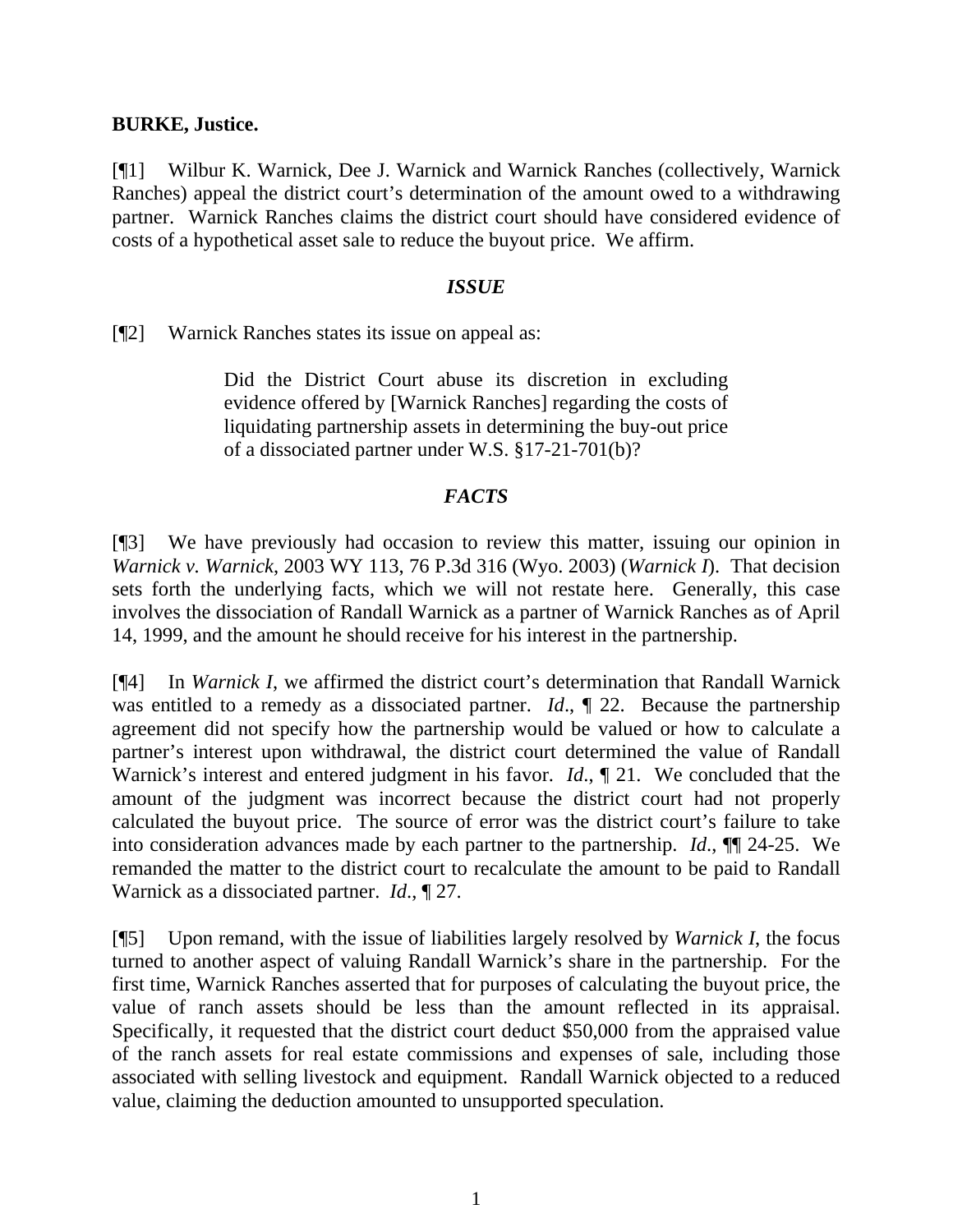[¶6] On July 21, 2004, the district court held an evidentiary hearing on the matter. At the hearing, the district court denied evidence proffered by Warnick Ranches regarding expenses of a hypothetical sale of partnership assets. On August 12, 2004, the district court issued its decision letter in which it noted that it had previously ruled that "possible costs of sale are not an offset regarding asset value."

[¶7] Thereafter, the district court entered its final order determining the amount to be paid to Randall Warnick. The amount was calculated by first valuing the partnership assets and deducting advances made to the partnership by each partner to arrive at a net value of the partnership of \$133,901.68. Randall Warnick's percentage of ownership (34%) was then applied to the net value, to arrive at his proportionate share of the partnership of \$45,526.57. Adding this amount to the amount of Randall Warnick's loan to the partnership, \$70,256.56, the district court determined a buyout price of  $$115,783.13$  $$115,783.13$  $$115,783.13$ .<sup>1</sup> In its order, the district court also found "[t]hat any possible costs of sale associated with selling the assets of the partnership as an offset to the estimated value of the assets is too speculative and inadmissible." Warnick Ranches appealed.

# *STANDARD OF REVIEW*

[¶8] Evidentiary rulings are left to the sound discretion of the trial court and will not be overturned where the record reveals a legitimate basis for the ruling. *Armstrong v. Hrabal*, 2004 WY 39, ¶ 10, 87 P.3d 1226, 1230 (Wyo. 2004). Resolution of this case also involves the application of Wyo. Stat. Ann. § 17-21-701(b) (LexisNexis 2003). Our principles of statutory interpretation are well established:

> In interpreting statutes, our primary consideration is to determine the legislature's intent. … [I]n ascertaining the meaning of a given law, all statutes relating to the same subject or having the same general purpose must be considered and construed in harmony. Statutory construction is a question of law, so our standard of review is de novo. We endeavor to interpret statutes in accordance with the legislature's intent. We begin by making an inquiry respecting the ordinary and obvious meaning of the words employed according to their arrangement and connection. We construe the statute as a whole, giving effect to every word, clause, and sentence, and we construe all parts of the statute *in pari materia*. When a statute is sufficiently clear and

<span id="page-2-0"></span><sup>1</sup> The actual amount awarded to Randall Warnick was \$95,767.99, which included interest on the buyout amount from April 14, 1999, minus an amount of \$62,049.00 which had been previously deposited with the district court.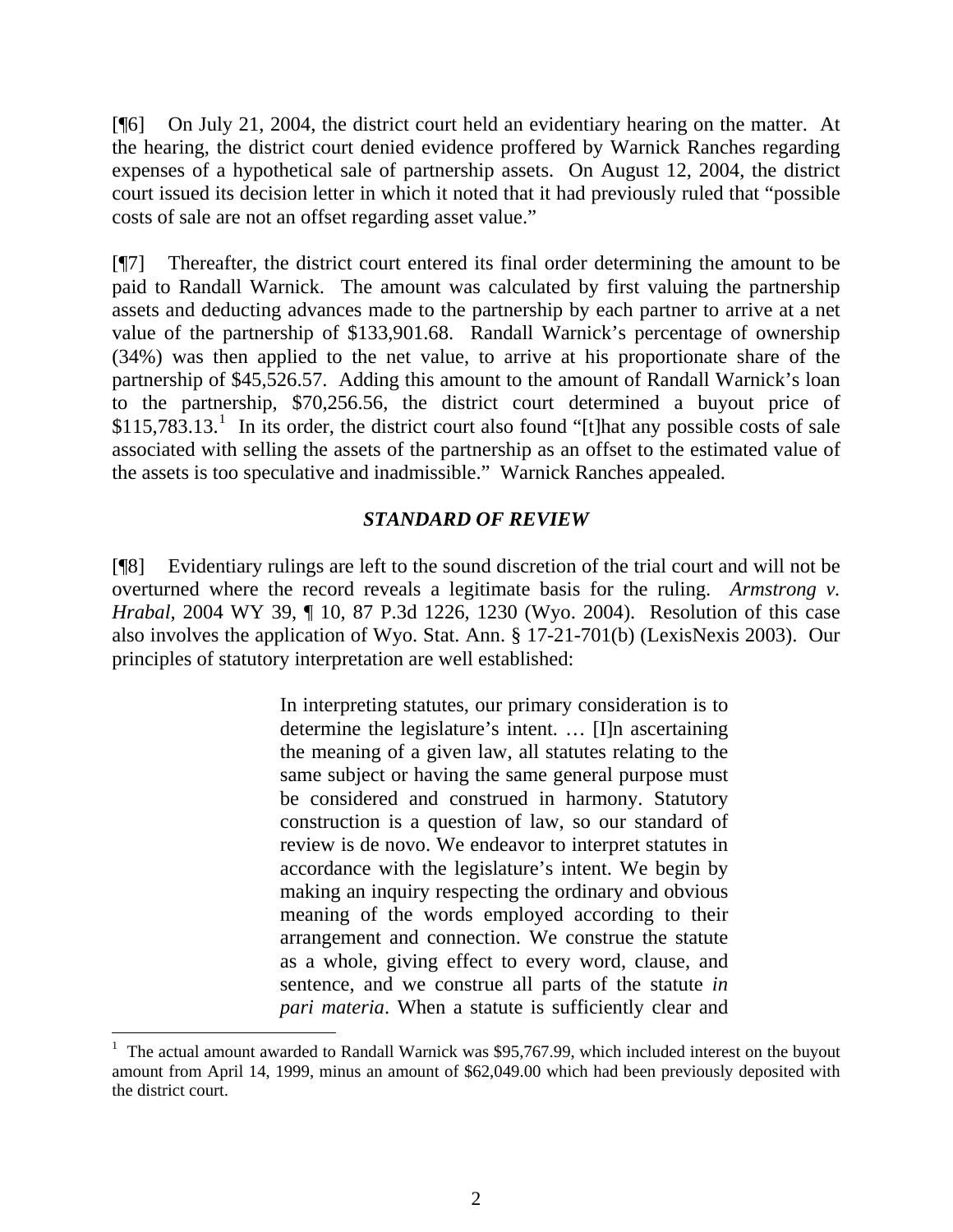unambiguous, we give effect to the plain and ordinary meaning of the words and do not resort to the rules of statutory construction.

*BP America Production Co. v. Dept. of Rev.*, 2005 WY 60, ¶ 15, 112 P.3d 596, 604 (Wyo. 2005). The statute at issue is part of the Wyoming Revised Uniform Partnership Act (RUPA), Wyo. Stat. Ann. §§ 17-[2](#page-3-0)1-101 et seq. (LexisNexis 2003).<sup>2</sup> RUPA directs that we construe and apply its provisions to "effectuate its general purpose to make uniform the law with respect to the subject of this chapter among states enacting it." Wyo. Stat. Ann. § 17-21-1001 (LexisNexis 2003).

#### *DISCUSSION*

[¶9] In calculating the buyout price for Randall Warnick's interest in the partnership, the district court valued the partnership assets without making any deduction for expenses that Warnick Ranches argued would be incurred if those assets were sold. On appeal, Warnick Ranches claims that the district court should have allowed expert testimony concerning costs associated with the sale of ranch assets and challenges the district court's ruling that costs of sale were too speculative.

#### *Calculation of the buyout price*

 $\overline{a}$ 

[¶10] The district court was charged with calculating the amount owed to Randall Warnick pursuant to the applicable provisions of RUPA, Wyo. Stat. Ann. § 17-21-603(a) (LexisNexis 2003) and Wyo. Stat. Ann. § 17-21-701. *Warnick I*, ¶ 24. That amount, or the buyout price, is the amount that would have been paid to the dissociating partner following a settlement of partnership accounts upon the winding up of the partnership, if, on the date of dissociation, the assets of the partnership were sold at a price equal to the greater of the liquidation value or the value based on a sale of the business as a going concern without the dissociating partner. Wyo. Stat. Ann. § 17-21-701(b) and § 17-21- 808(b) (LexisNexis 2003); 59A Am. Jur. 2d *Partnership* § 538 (2003). "[P]artnership assets must first be applied to discharge partnership liabilities to creditors, including partners who are creditors." *Warnick I*, ¶ 24; Wyo. Stat. Ann. § 17-21-808(b). The interplay between RUPA § 701(b) and § 808(b) requires that obligations to known creditors must be deducted before a partner distribution can be determined. "[T]hus, the buyout price is the net of all known liabilities." John W. Larson, *Florida's New Partnership Law: The Revised Uniform Partnership Act and Limited Liability Partnerships*, 23 Fla. St. U. L. Rev. 201, 234 (1995). Stated another way, "[i]n computing the buyout price, the amount the dissociating partner receives is reduced by

<span id="page-3-0"></span><sup>&</sup>lt;sup>2</sup> The Wyoming legislature adopted RUPA in 1994 as a replacement for the Uniform Partnership Act. 1993 Wyo. Sess. Laws ch. 194. *Warnick I*, ¶ 12.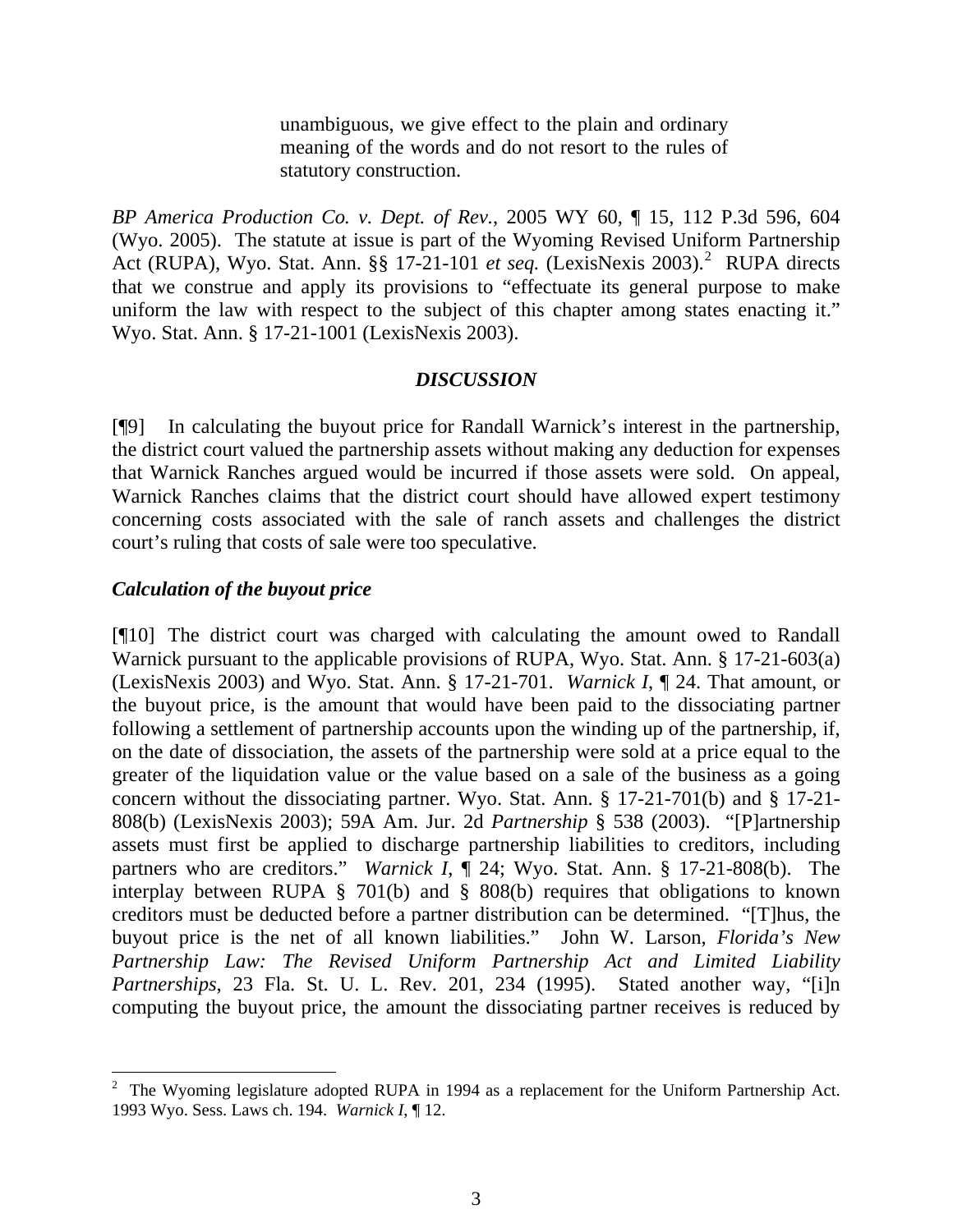his or her share of partnership liabilities." Donald J. Weidner and John W. Larson, *The Revised Uniform Partnership Act: The Reporters' Overview*, 49 Bus. Law. 1, 12 (1993).

[¶11] The purpose of the remand was for the district court to consider liabilities – partner advances, which had previously been omitted from its calculation. *Warnick I*, ¶ 24. Warnick Ranches makes no argument that costs associated with a hypothetical sale of ranch assets should be considered a partnership liability. Its argument focuses solely upon the valuation of the partnership's assets under Wyo. Stat. Ann. § 17-21-701(b). Accordingly, our review is similarly limited, and we need not consider costs of sale as a liability, affecting the amount that would have been "distributable" to Randall Warnick under Wyo. Stat. Ann.  $\S 17-21-808(b)^3$  $\S 17-21-808(b)^3$  or the settlement of partnership accounts.

[¶12] At this juncture, Warnick Ranches claims that the district court erred in the first step of its calculation of the buyout price by overvaluing the ranch assets. The asserted error is the district court's failure to deduct estimated sales expenses of \$50,000 from the value of the partnership assets. As the basis for its argument, Warnick Ranches states that the appraiser was prepared to testify about the "liquidation value" of the ranch assets. A common understanding of liquidation is "[t]he act or process of converting assets into cash." Black's Law Dictionary 950 ( $8<sup>th</sup>$  ed. 2004). Warnick Ranches appears to assume that the liquidation value of the ranch is the amount of cash that would remain following a sale. This assumption is not supported by the pertinent statutory language and the circumstances of this case.

[¶13] Critical to our determination in this case is the recognition that the assets of this partnership were not, in fact, liquidated. Instead, the record reflects that the assets were retained by Warnick Ranches. Randall Warnick's dissociation from the partnership did not require the winding up of the partnership. *Warnick I,* ¶ 20. We acknowledge that when a business is not actually dissolving, "valuation may be difficult and will have to be based to some extent on estimates and appraisals." *Lieberman v. Wyoming.com LLC*, 2004 WY 1, ¶ 27, 82 P.3d 274, 284 (Wyo. 2004) (Lehman, J., dissenting, with whom Kite, J., joins). However, the district court held its hearing several years after the date of valuation, and there was no question that the partnership's ranching operations had continued following Randall Warnick's departure. There was no evidence of any actual,

<span id="page-4-0"></span> $3$  Wyo. Stat. Ann. § 17-21-808 discusses the settlement of partner accounts, and subsection (b) states:

Each partner is entitled to a settlement of all partnership accounts upon winding up the partnership business. In settling accounts among the partners, the profits and losses that result from the liquidation of the partnership assets shall be credited and charged to the partners' accounts. The partnership shall make a distribution to a partner in an amount equal to that partner's positive balance. A partner shall contribute to the partnership an amount equal to that partner's negative balance only to the extent that negative balance is attributable to an obligation for which that partner is personally liable under W.S. 17-21-306.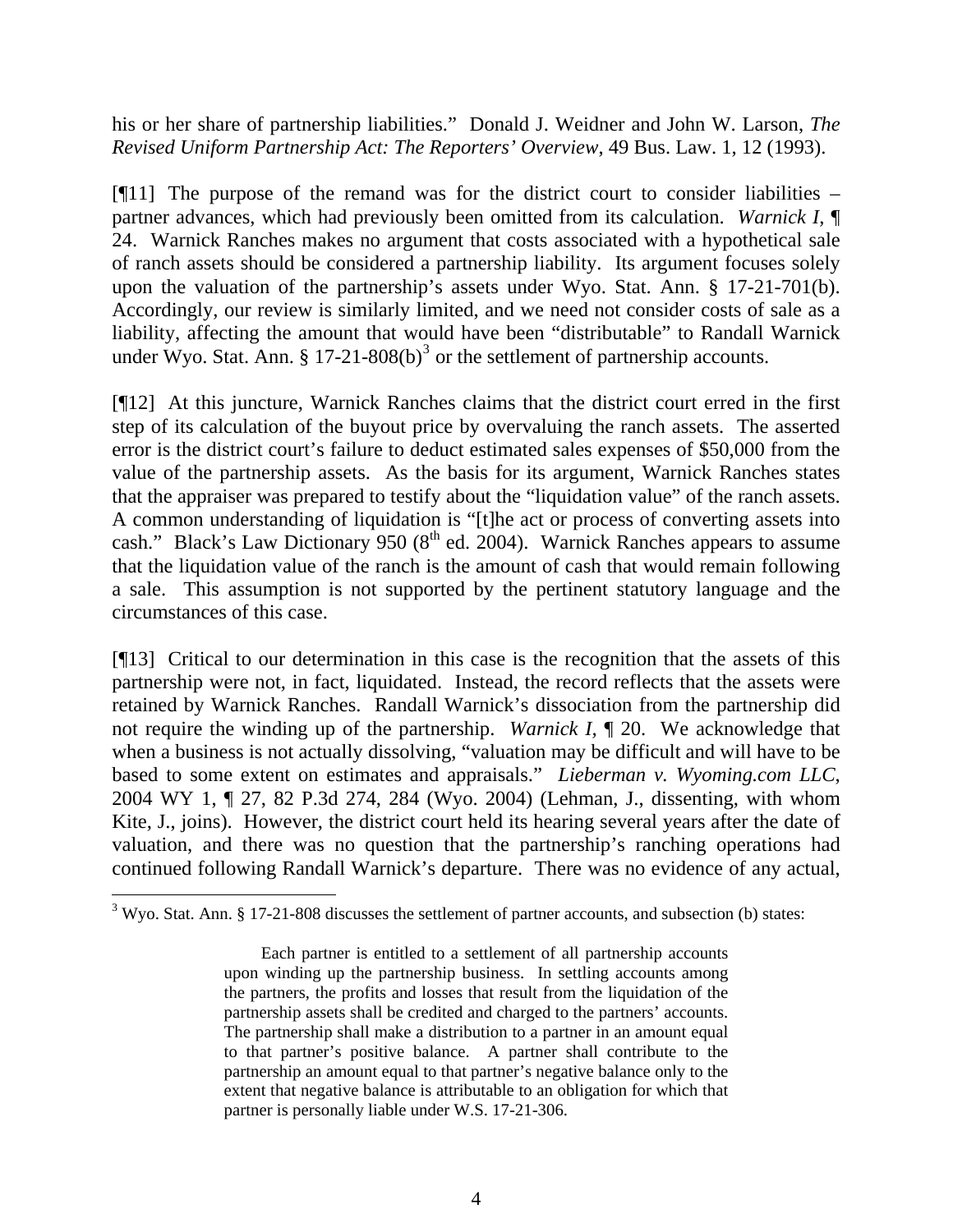intended, or pending sale before the district court at the time of dissociation, and, therefore, asset liquidation was only hypothetical. Accordingly, the deduction urged by Warnick Ranches is for *hypothetical* costs. *See Taffi v. United States (In re Taffi)*, 68 F.3d 306, 309 (9th Cir. 1995) (costs of sale are hypothetical where the property is not actually being sold). As we will explain, because of the hypothetical nature of the urged \$50,000 deduction, we find that the district court's calculation was not erroneous.

[¶14] If, in applying Wyo. Stat. Ann. § 17-21-701(b), we were to interpret the term "liquidation value" in isolation, we might envision an amount representing the net proceeds resulting from a distress sale.<sup>[4](#page-5-0)</sup> However, that interpretation is precluded by the language contained in the statute. The full text of Wyo. Stat. Ann. § 17-21-701(b) provides:

> The buyout price of a dissociated partner's interest is the amount that would have been distributable to the dissociating partner under W.S. 17-21-808(b) if, on the date of dissociation, the assets of the partnership were sold at a price equal to the greater of the liquidation value or the value based on a sale of the entire business as a going concern without the dissociated partner and the partnership were wound up as of that date. In either case, the sale price of the partnership assets shall be determined on the basis of the amount that would be paid by a willing buyer to a willing seller, neither being under any compulsion to buy or sell, and with knowledge of all relevant facts. Interest shall be paid from the date of dissociation to the date of payment.<sup>[5](#page-5-1)</sup>

Uniform Partnership Act § 701, 6 U.L.A. 175 (1997).

<span id="page-5-0"></span><sup>&</sup>lt;sup>4</sup> Liquidation value can be defined as "1. The value of a business or of an asset when it is sold in liquidation, as opposed to being sold in the ordinary course of business. 2. See *liquidation price*. . . ." Black's Law Dictionary 1587 ( $8<sup>th</sup>$  ed. 2004). Liquidation price is "[a] price that is paid for property sold to liquidate a debt. Liquidation price is [usually] below market price [fair market value]." *Id.* at 1227.

<span id="page-5-1"></span> $5$  Wyo. Stat. Ann. § 17-21-701(b) differs somewhat from the Uniform Laws version of the same provision, which does not include the second to last sentence:

The buyout price of a dissociated partner's interest is the amount that would have been distributable to the dissociating partner under Section 807(b) if, on the date of dissociation, the assets of the partnership were sold at a price equal to the greater of the liquidation value or the value based on a sale of the entire business as a going concern without the dissociated partner and the partnership were wound up as of that date. Interest must be paid from the date of dissociation to the date of payment.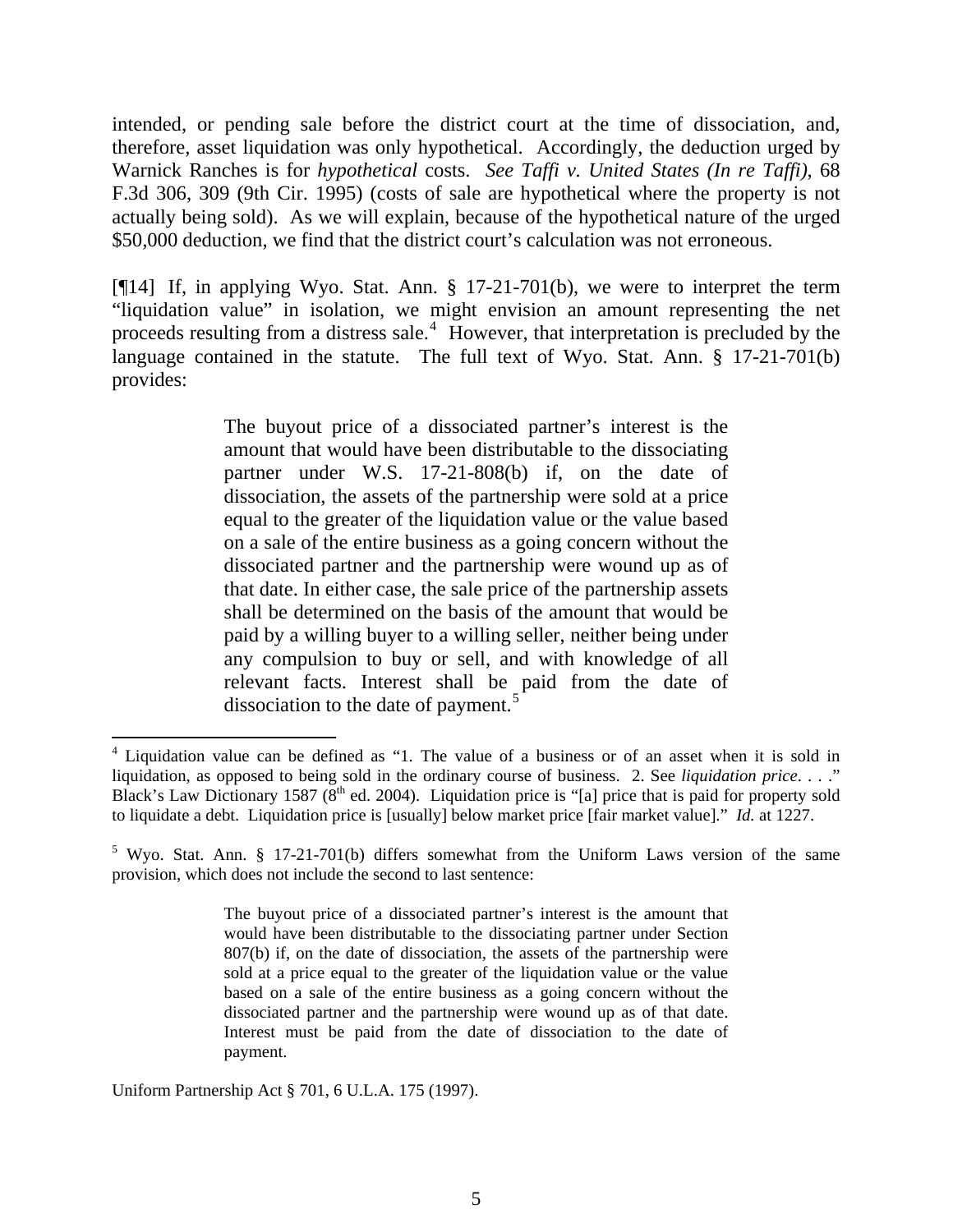In analyzing this provision, we must consider all of the language contained therein:

We are guided by the full text of the statute, paying attention to its internal structure and the functional relation between the parts and the whole. Each word of a statute is to be afforded meaning, with none rendered superfluous. Further, the meaning afforded to a word should be that word's standard popular meaning unless another meaning is clearly intended. If the meaning of a word is unclear, it should be afforded the meaning that best accomplishes the statute's purpose.

*Rodriguez v. Casey*, 2002 WY 111, ¶ 10, 50 P.3d 323, 326-27 (Wyo. 2002) (internal citations omitted). When read as a whole and in a manner consistent with its purpose, we find the statute does not support Warnick Ranches' proposed meaning of liquidation value.

[¶15] Liquidation value is one of two identified methods for valuing the partnership assets. Application of the two methods to the same partnership may yield two distinct values. The Massachusetts Supreme Court compared the two methods, noting:

> The method of valuation of a partnership interest in a going concern necessarily differs from the valuation of the same interest at the point of liquidation. The liquidation value looks to the value of the partnership's assets less its liabilities and determines each partner's appropriate share. When valuing a going concern, however, the market value of the partnership interest itself is what is at stake, rather than the percentage of net assets it represents. Depending on circumstances, the market value of the partnership interest may be more or less than the value of the same percentage of net assets.

*Anastos v. Sable*, 819 N.E.2d 587, 590-91 (Mass. 2004). By providing two approaches, Wyo. Stat. Ann. § 17-21-701(b) contemplates variations that could result from differing appraisal techniques and varying business circumstances.<sup>[6](#page-6-0)</sup>

<span id="page-6-0"></span> $6$  The rationale of the drafters in providing these alternative methods of valuation has been explained:

First, it cuts through some of the confusion in the cases concerning the term *going concern value*. To many, *going concern value* is a term used to explain that assets that are a part of a going concern have greater value than the sum of the values of individual assets. On the other hand, recent partnership cases in the estate tax context state that going concern value is lower than liquidation value if the assets cannot be liquidated because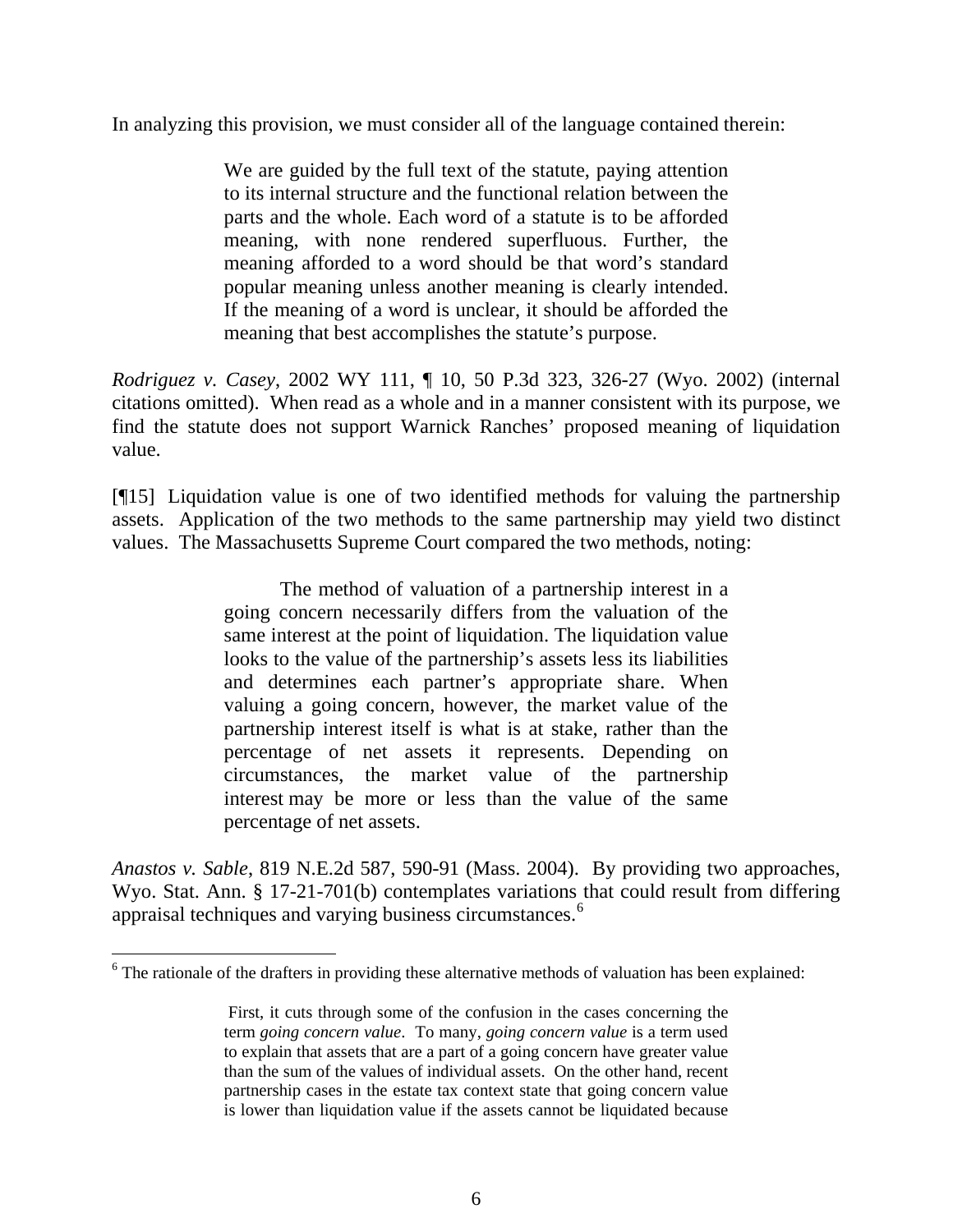[¶16] Significantly, the buyout price under Wyo. Stat. Ann. § 17-21-701(b) involves use of the *greater* value resulting from the alternate valuation methods. Warnick Ranches' argument seems to assume that the district court's calculation incorporated the liquidation value of the partnership assets. We see room for disagreement based upon the record.<sup>[7](#page-7-0)</sup> The district court did not specify which valuation method was selected, and it was therefore possible that the value used in the buyout price calculation represented the going concern value of the ranch.<sup>[8](#page-7-1)</sup> Warnick Ranches makes no argument that costs of sale should also be deducted from the going concern value because, under its rationale, the \$50,000 deduction is required only as part and parcel of liquidation value. Were we to conclude that the district court used a figure which represented the going concern value, our analysis could end here without further discussion of hypothetical costs of sale.

[¶17] However, even if the district court valued the partnership assets using liquidation value, the deduction for costs associated with a hypothetical sale would not be warranted. Contrary to the interpretation asserted by Warnick Ranches, liquidation value is not the amount of the seller's residual cash following a sale. We find that the meaning of

 $\overline{a}$ 

they are committed to a going concern. In effect, dedication to a going concern is considered an encumbrance. [RUPA] [s]ection 701 is intended to indicate that, however value is perceived, the higher of the two values is to be used. Second, valuation of the going concern "without the dissociating partner" is intended to emphasize that the partner being bought out need not be paid for his or her human capital.

Donald J. Weidner and John W. Larson, *The Revised Uniform Partnership Act: The Reporters' Overview*, 49 Bus. Law. 1, 12 (1993) (emphasis in original) (footnotes omitted).

<span id="page-7-0"></span> $<sup>7</sup>$  It does not appear that either party presented evidence specifically addressing the going concern value of</sup> the ranch. It seems that the parties agreed, or acquiesced, to the value established by the appraisal as representing the sale price of the ranch without specifying a particular valuation method.

<span id="page-7-1"></span><sup>8</sup> Although the language of Wyo. Stat. Ann.  $\S 17-21-701(b)$  does not indicate that one method is more likely to yield a higher value over the other, courts tend to view going concern value as more favorable to the departing business member. The RUPA provisions allowing the district court to determine the buyout price are modeled after dissenters' rights remedies in corporate statutes. Donald J. Weidner and John W. Larson, *The Revised Uniform Partnership Act: The Reporters' Overview*, 49 Bus. Law. 1, 13 (1993). Dissenting shareholders are generally entitled to a valuation of their shares under a going concern valuation method, rather than a liquidation method, unless the corporation is undergoing an actual liquidation. *Hansen v. 75 Ranch Co.*, 957 P.2d 32, 42-43 (Mont. 1998) (collecting cases). By using the going concern value, issues concerning deductions for transactional costs are often avoided because if those costs would be incurred subsequent to the dissenter's objection, then those costs should not be assessed against the dissenting shareholder. *Id*. at 43. Under the former version of the Uniform Partnership Act, use of the going concern method of valuation has been held to be correct as a matter of law when the remaining partners choose to continue the business. *Anastos*, 819 N.E.2d at 592 (whether liquidation value or going concern value should be used presented issue of first impression). With this understanding in mind, Warnick Ranches' assumption that liquidation value was used by the district court seems less likely.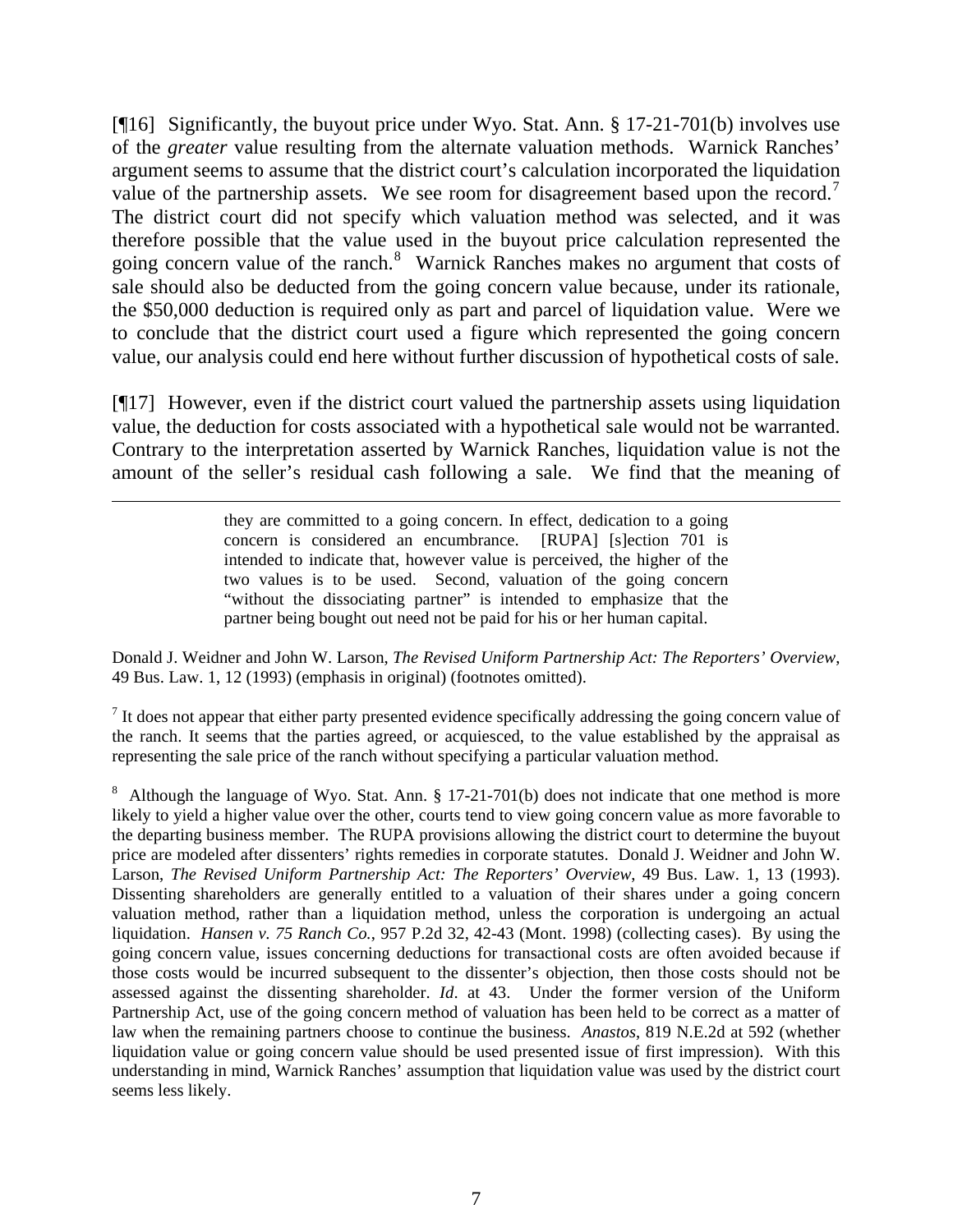liquidation value in the statute is best understood by comparing it to the other method provided. When contrasted with "going concern value" it is clear that "liquidation value" simply means the sale of the separate assets rather than the value of the business as a whole.

[¶18] Additionally, under either valuation method, Wyo. Stat. Ann. § 17-21-701(b) directs that the sale price be determined "on the basis of the amount that would be paid by a willing buyer to a willing seller, neither being under any compulsion to buy or sell, and with knowledge of all relevant facts." The legislature chose to supplement the Uniform Laws version of this provision by adding this sentence, lending added significance to this language.<sup>[9](#page-8-0)</sup> This "willing buyer" and "willing seller" language does not present a novel legal concept, as it sets forth precisely what has long been the legal definition or test of "fair market value." Black's Law Dictionary  $1587 (8^{th}$  ed. 2004). "Fair market value is generally defined as the amount at which property would change hands between a willing buyer and a willing seller, neither being under any compulsion to buy or sell and both having reasonable knowledge of the relevant facts." *Lieberman*, ¶ 28 n.1 (citing Black's Law Dictionary 597 (6th ed. 1990) and Wyo. Stat. Ann § 39-11- 101(a)(vi) (LexisNexis 2001) (defining fair market value as used for taxation purposes)).

[¶19] Warnick Ranches does not provide any analysis concerning the fair market value language contained in Wyo. Stat. Ann. § 17-21-701(b) and does not explain how it can be reconciled with its urged meaning of liquidation value as involving a deduction for costs of sale. That reconciliation may be difficult.<sup>[10](#page-8-1)</sup> Simply stated, a deduction from fair

Uniform Partnership Act § 701, 6 U.L.A. 177 (1997) (emphasis added).

<span id="page-8-1"></span> $10$  As one court noted:

<span id="page-8-0"></span> $\overline{a}$ <sup>9</sup> This language is similar to that found in commentary to RUPA,  $\S 701(b)$ , which provides, in part:

Liquidation value is not intended to mean distress sale value. Under general principles of valuation, **the hypothetical selling price in either case should be the price that a willing and informed buyer would pay a willing and informed seller, with neither being under any compulsion to deal.**

<sup>… [</sup>L]ogic dictates that the "fair market value" of an item generally includes a component for costs of sale. When the willing, but not obligated, seller determines what price he will accept for a certain item of property, he takes into account those costs that he will incur in making the sale. These costs drive the seller's bottom line; i.e., the price below which he will not go. Therefore, the costs of sale have already been factored into the market value of the property when it is placed for sale. To allow a blanket deduction for costs of sale gives a windfall to the seller who has already accounted for them in his sales price.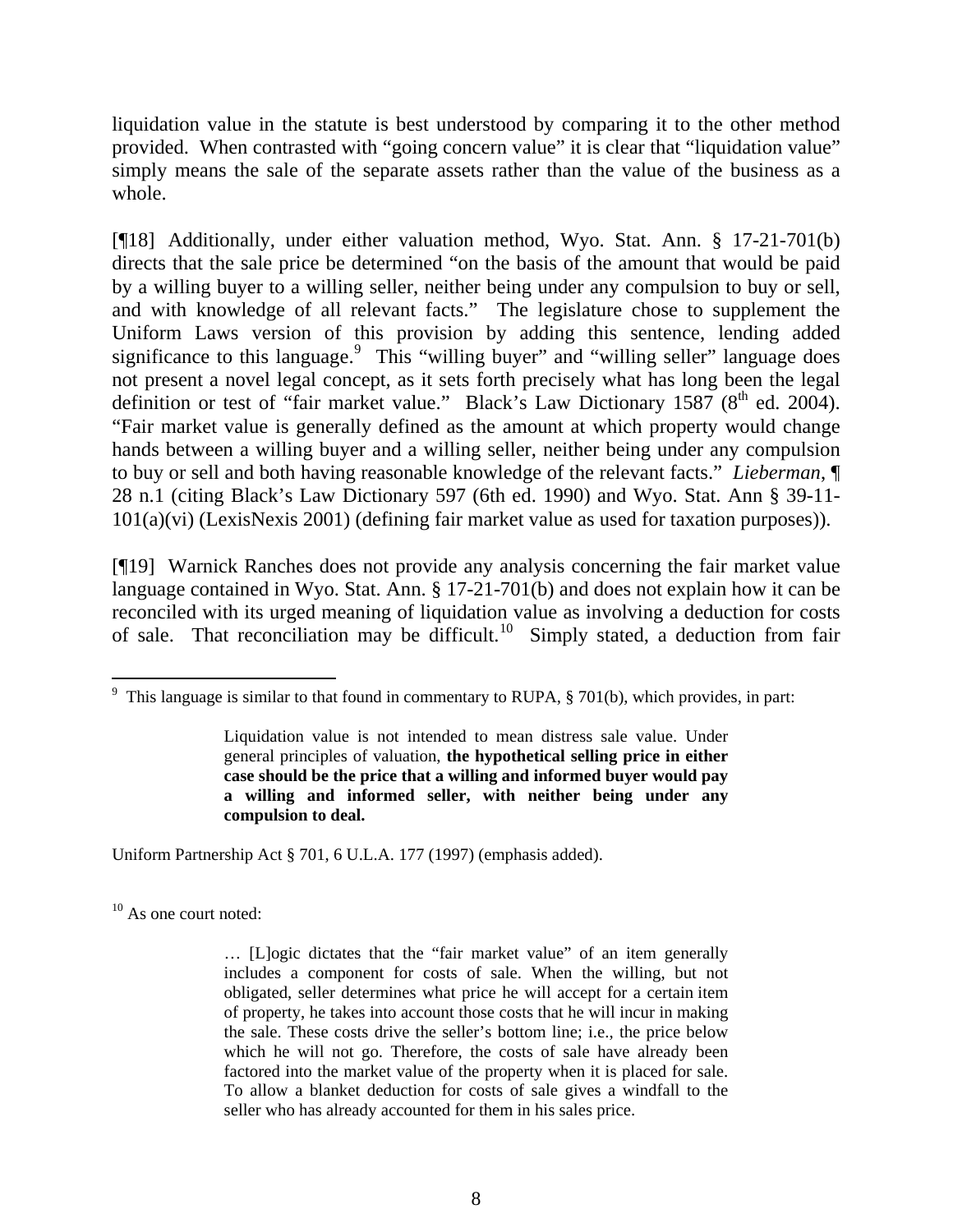market value yields an amount which is, by definition, less than fair market value. Warnick Ranches cites no authority supporting its proposed deduction of hypothetical sales expenses and does not contend that the deduction is necessary to arrive at fair market value. Regardless, we have expressed disapproval of such a deduction, stating: "[h]ypothetical costs have no relationship to an arms-length sale price which is the value to be established by recognized appraisal techniques when no sale occurs." *Appeal of Monolith Portland Midwest Co., Inc., 574 P.2d 757, 761 (Wyo. 1978).*<sup>[11](#page-9-0)</sup>

[¶20] Considering the language of RUPA § 701(b) as a whole, we conclude that "liquidation value" does not have the meaning that Warnick Ranches desires, i.e. the amount a seller would "net" upon liquidation. Rather, "liquidation value" represents the sale price of the assets based upon fair market value. "It is one thing to say that a business is worth little more than its hard assets. It is quite another… to deduct the substantial cost of a liquidation which all parties agree will not take place." *Chatterton v. Business Valuation Research*, 951 P.2d 353, 357 (Wash. Ct. App. 1998). Where it is contemplated that a business will continue, it is not appropriate to assume "an immediate liquidation with its attendant transactional costs and taxes." *Id.* We therefore hold that, under Wyo. Stat. Ann. § 17-21-701(b), purely hypothetical costs of sale are not a required deduction in valuing partnership assets.<sup>[12](#page-9-1)</sup> We find no error in the district court rejecting the \$50,000 deduction urged by Warnick Ranches in calculating the buyout price.

# *Evidentiary ruling*

 $\overline{a}$ 

[¶21] Having clarified that the district court was not required to consider the costs of a hypothetical sale, we turn to the remainder of Warnick Ranches' argument that asserts the district court abused its discretion by refusing testimony from a qualified expert witness. Warnick Ranches claims that it makes no sense that the expert would be allowed to testify about some matters and not others, and that the inherent inconsistency of the district court's evidentiary ruling demonstrates an abuse of discretion. We disagree.

*Property v. Tokai Financial Services*, 767 So.2d 494, 499 (Fla. Dist. Ct. App. 2000).

<span id="page-9-0"></span><sup>11</sup> *See also Paskill Corp. v. Alcoma Corp*., 747 A.2d 549, 552 (Del. 2000) (lower court properly denied any deduction from corporation's net asset value for speculative expenses relating to future sales that were not contemplated at valuation date); *Shaw v. Charter Bank*, 576 So.2d 907, 908 (Fla. Dist. Ct. App. 1991) (rejecting costs of disposition, including real estate sales commission, five percent sales costs, and additional carrying costs as deductions to fair market value).

<span id="page-9-1"></span> $12$  Partners may provide in their agreement for different treatment of hypothetical costs of sale. RUPA only supplies the default rules in the absence of an agreement. *Warnick I*, ¶ 12; Wyo. Stat. Ann. § 17-21- 103 (LexisNexis 2005).